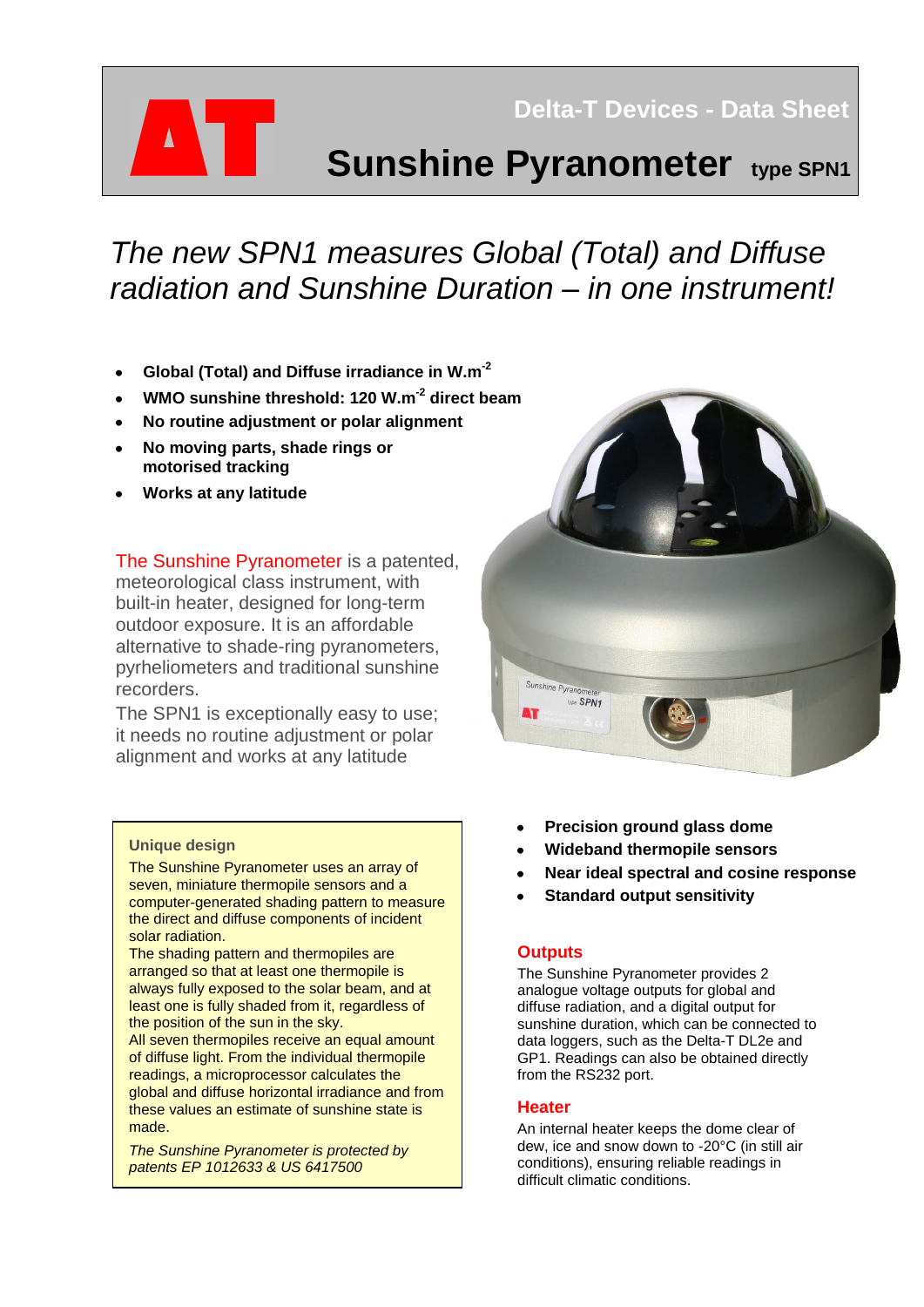#### **SPN1 Design Principles**

The principles used in the Sunshine Pyranometer have been tried and tested in the Delta-T BF3 Sunshine Sensor. The original design has been enhanced, using miniature thermopile sensors, a high quality ground glass dome and aluminium housing. The electronics have also been redesigned for higher accuracy and lower power consumption. [The BF3 has since been upgraded to the BF5 model]

The SPN1 computes direct radiation by subtracting the diffuse from the global (total) radiation.

#### **Comparison Results**

Prototype versions of the Sunshine Pyranometer were tested over several months against Kipp & Zonen CM6B sensors, one shaded by a solar tracking disk. Sample results appear on this page.



**SPN1 Daily Integrals** Global & diffuse compared with Kipp CM6B & tracking disk Sept – Dec 2004, daily integrals. (Note use of offset axes to make traces visible).



**SPN1 Spectral Response** Graph shows the spectral response of the SPN1 (thermopile, diffusers and dome combined) and the solar spectrum at ground level.



traces) compared with a pair of Kipp CM6B pyranometers with solar tracking and shading disk (broken traces).



**SPN1 Hourly Averages** Global & diffuse compared with Kipp CM6B & tracking disk Sept – Dec 2004, hourly averages. (Note use of offset axes to make traces visible).

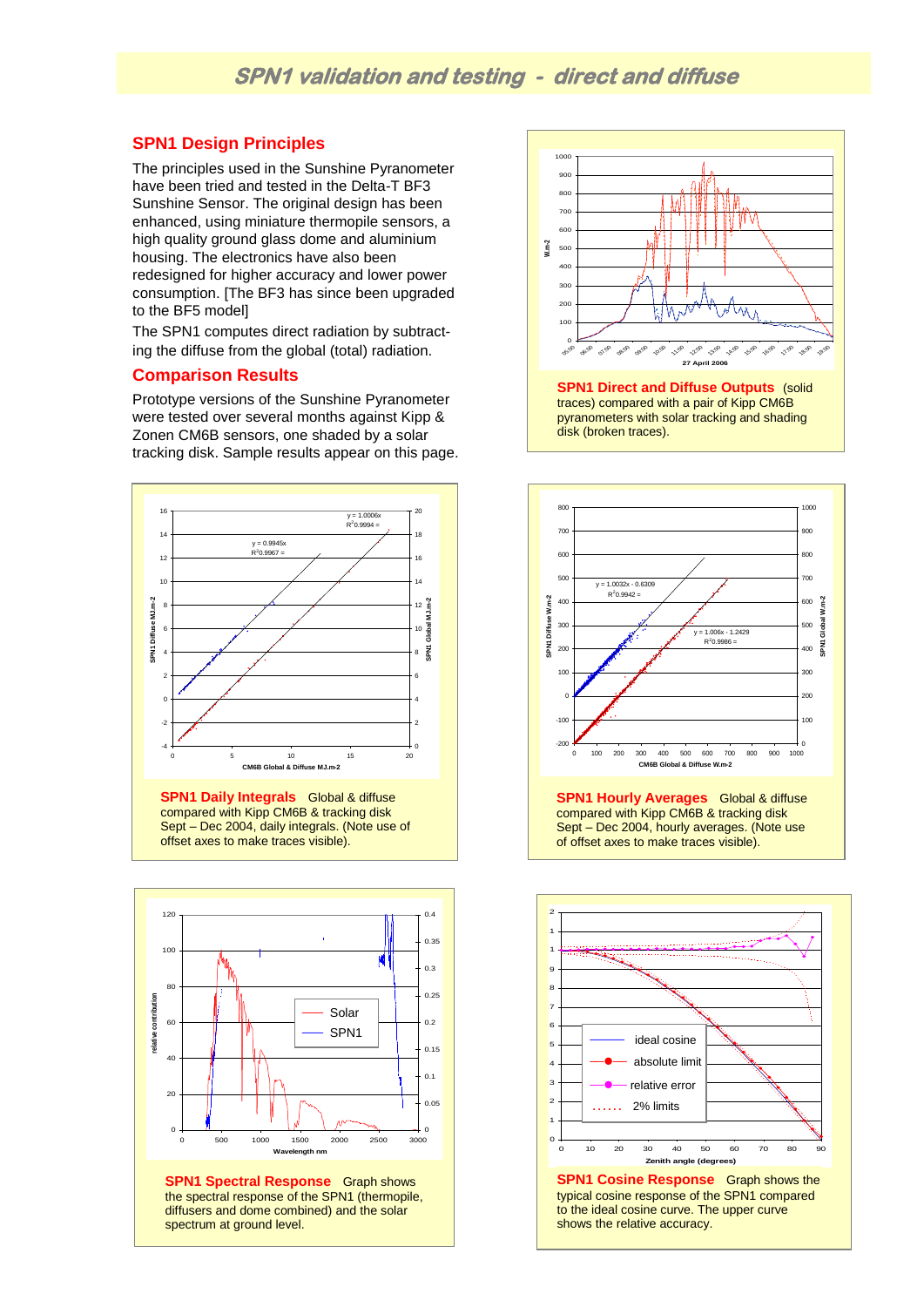

#### **Sunshine Duration**

The WMO threshold for bright sunshine is 120 W.m<sup>-2</sup> in a plane perpendicular to the direct solar beam. This cannot be measured directly using horizontal cosine-corrected sensors, and so the SPN1 uses an algorithm based on the ratio of direct to diffuse radiation, combined with their absolute values, to estimate this to within a few percent of the WMO standard.

The graph compares the performance of the BF3\* and a Campbell-Stokes sunshine recorder over a trial period of several months. Against the WMO standard, the BF3's typical daily error was 20 minutes. In contrast, the Campbell-Stokes was less precise, giving a typical daily error of nearly an hour.

*\* The SPN1 is an advanced version of the BF3 Sunshine Sensor. Both devices use the same sunshine hours algorithm. The BF3 has since become the BF5.*

#### **GP1 Data Logging Solution**

The GP1 Data Logger from Delta-T Devices is a powerful general purpose data logger that provides a low cost logging solution for the SPN1 Sunshine Pyranometer. The diagram below shows how a GP1 can log SPN1 readings and later upload them to a PC or PDA.

Also illustrated is an alternative recording method where the SPN1 serial output is connected directly to a PC or other serial device.